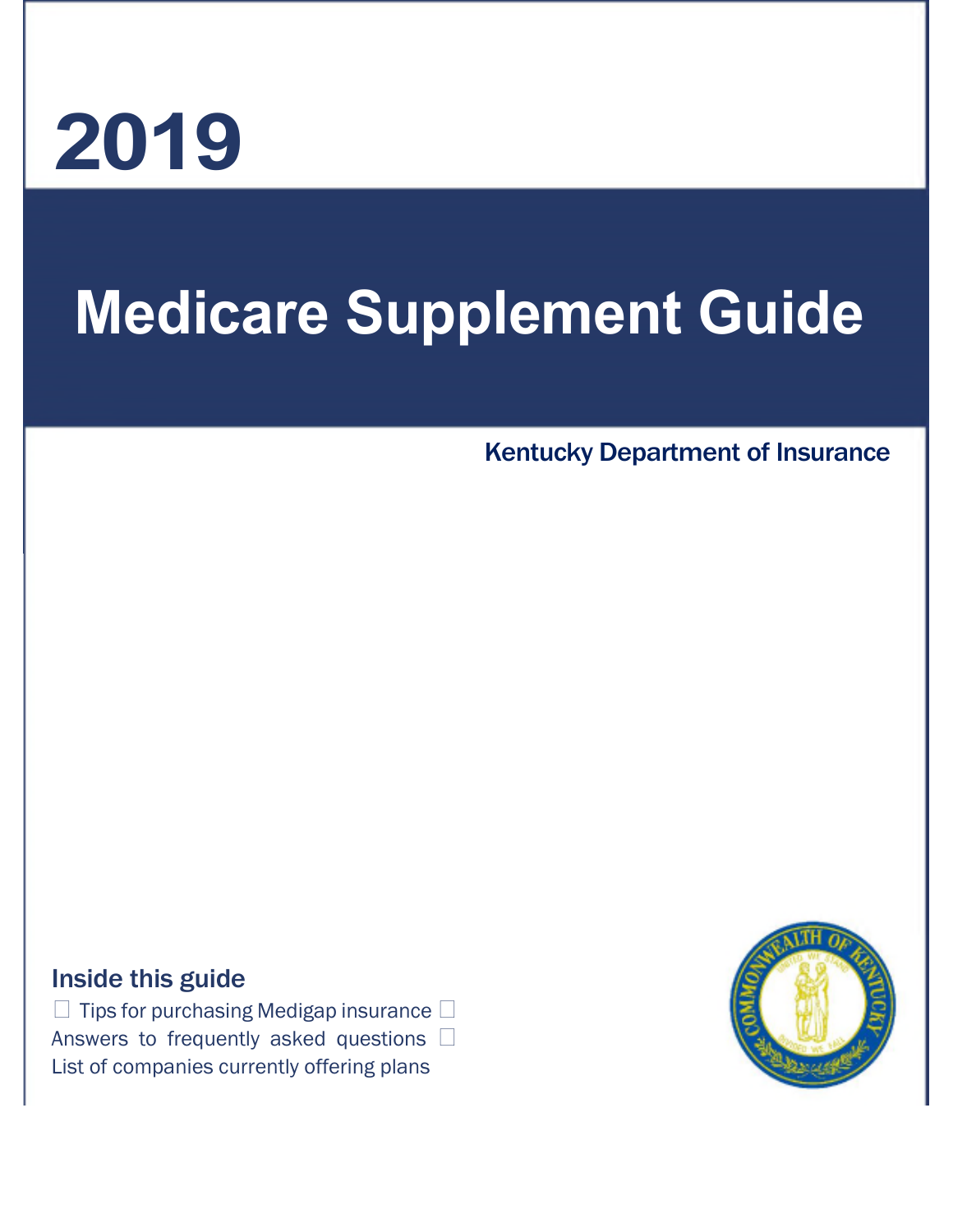

# **Contents**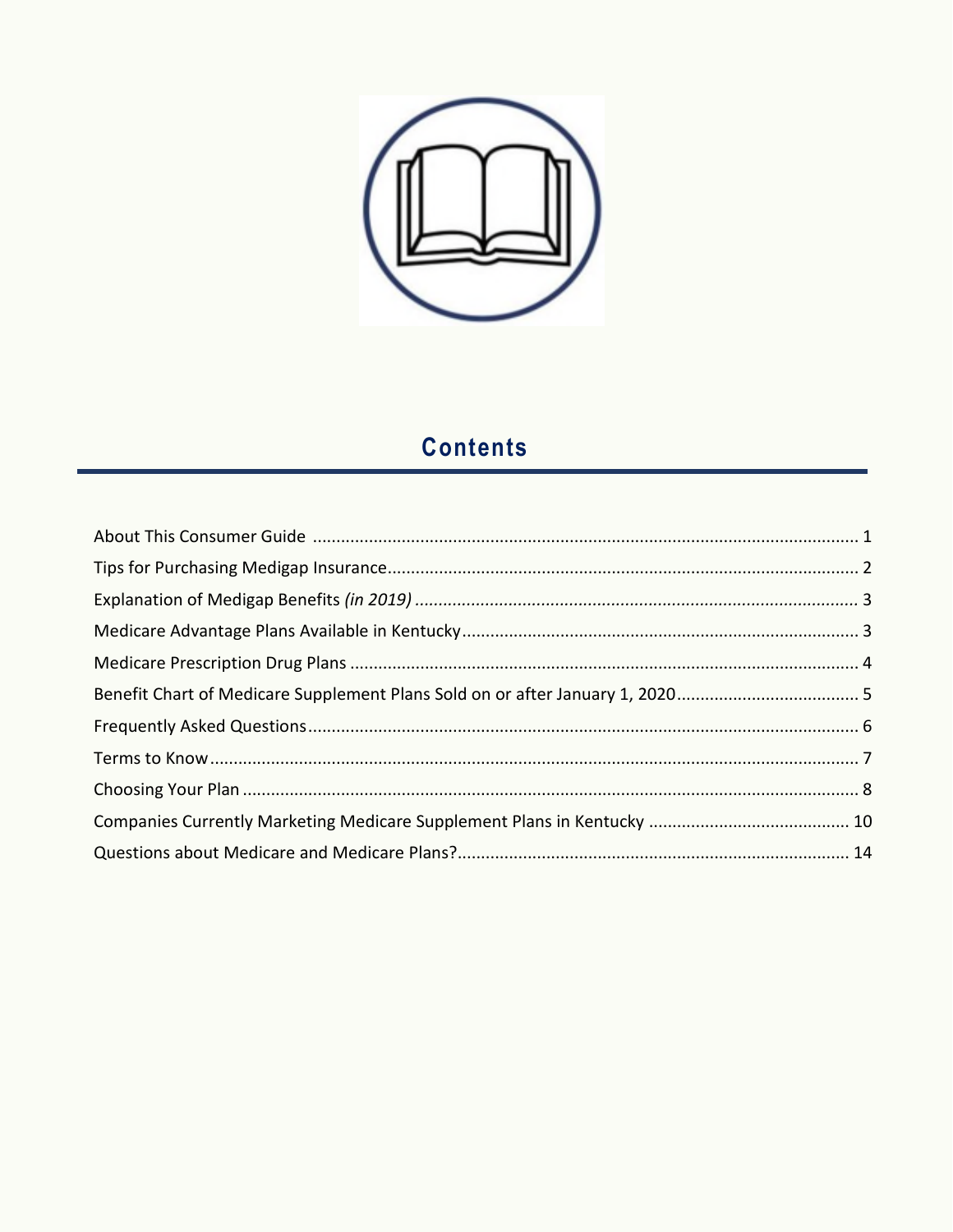## **About This Consumer Guide**

Medicare is a federal health insurance program for people age 65 or older, younger people with disabilities and people with end-stage renal disease (permanent kidney failure requiring dialysis or transplant). Medicare supplement insurance (also referred to as Medigap) is designed to supplement Medicare's benefits and is regulated by federal and state law.

Medigap must be clearly identified as Medicare supplement insurance and it must provide specific benefits that help fill gaps in Medicare coverage. Other kinds of insurance may help with out-of-pocket health care costs, but they do not qualify as Medigap plans.

The Kentucky Department of Insurance offers this consumer guide to assist consumers in their search for supplemental insurance. It provides a list of all companies marketing Medicare supplement policies in Kentucky along with what plans are offered by each company and their contact information.

For helpful information related to this decision, please refer to the Choosing a Medigap Policy: A Guide to Health Insurance for People with Medicare, a publication from the Centers for Medicare and Medicaid Services (CMS). This guide is available from the Department of Insurance by calling 502-564-3630, TDD users 800-648-6056, or on our website insurance.ky.gov or on the CMS website, Medicare.gov.

As you begin searching for company choices, it is important to recognize that some companies offer this insurance throughout Kentucky and other companies offer plans only in certain areas of the state.

Decide what type of plan you want. There are 12 standardized Medigap plans. They have letter designations ranging from "A" through "N". Plan "A" is the "basic" benefits package. The other plans include the basic package plus a different combination of additional benefits. Each plan covers specific expenses either not covered or not fully covered by Medicare. Insurance companies are not permitted to change the benefits or the letter designation of any plan.

Although the benefits are identical for standardized Medigap plans, the premiums may vary greatly from one company to another and from area to area.

Insurance companies use three different methods to calculate premiums: issue age, attained age, and community rating. If the company uses the issue age method, your premium will not increase as you age. If it uses the attained age method, your premium will automatically increase as you age. Under the community rating method, everyone pays the same premium regardless of age. Insurers may file for rate increases with any of these rating methods. All rates and rate increases must be approved by the Kentucky Department of Insurance before they may be used by the insurer.

Once you narrow down the companies offering the plan(s) you are interested in, call or access their website for more information and/or to enroll, or contact a local insurance agent. Contact information for each company can be found in the back of this publication.

**Disclaimer:** Some insurance companies submit their rates to the Kentucky Department of Insurance for comparison. You can access limited rating information for these companies on our website. These companies are responsible for accuracy. Please be aware that rates are subject to change. You should contact the company or a local insurance agent to verify rates.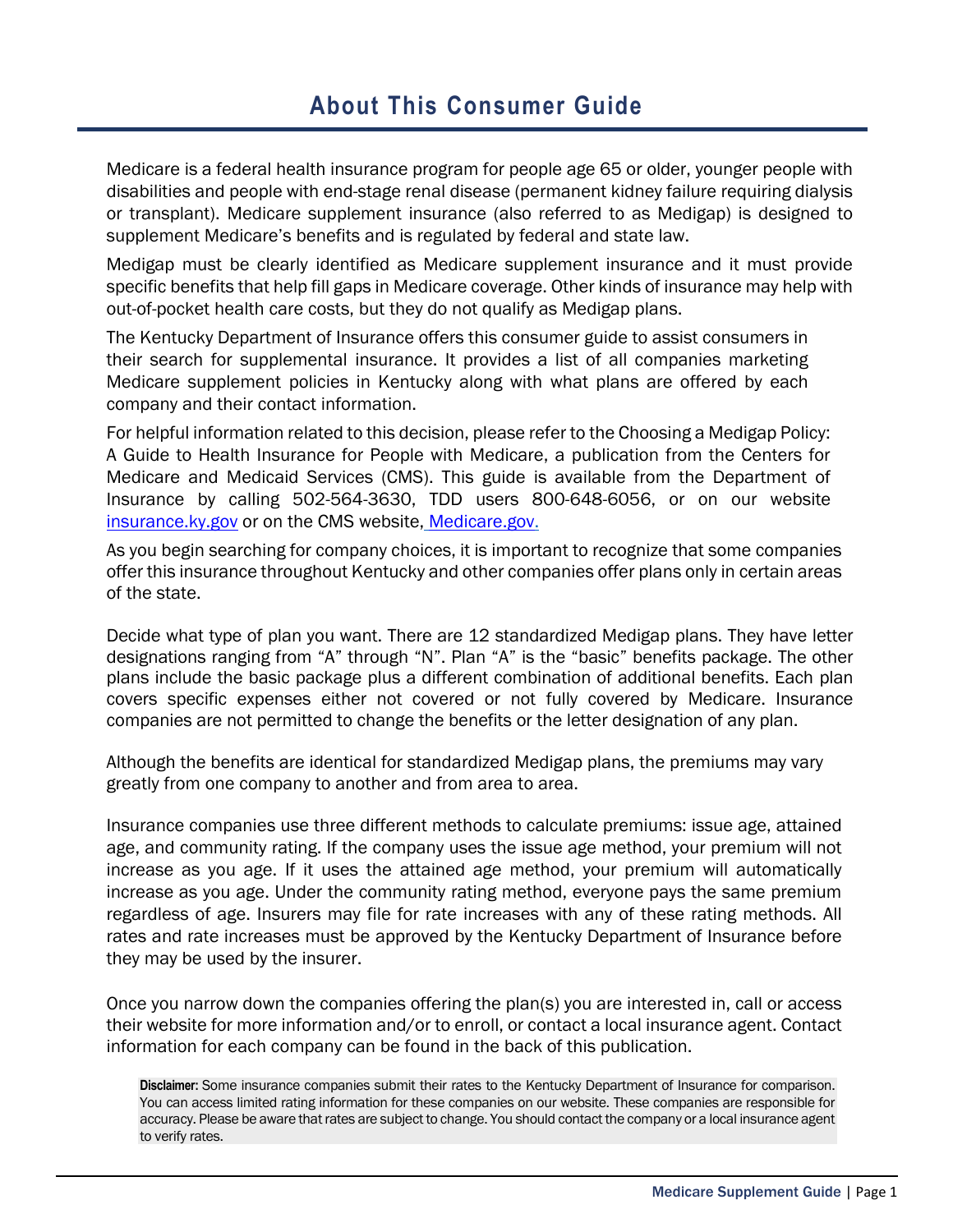# **Tips for Purchasing Medigap Insurance**

It is illegal for insurers to sell a consumer more than one Medigap policy.

 When applying during your open enrollment or guaranteed issue period you are not required to answer any health questions (including tobacco use, height and weight) and the insurance company is required to provide you the best available rate.

- When replacing your existing policy:
	- o Do not cancel the old one until the new one is in force;
	- o Be sure to state in the application that you are replacing your old policy. (It is illegal for an insurer to sell a consumer more than one Medicare supplement policy.)

 When you are outside an open enrollment or guaranteed issue period, be sure to answer all health questions accurately.

 Individuals who qualify for a Medigap plan under the age of 65 are not provided an open enrollment period or guarantee issue policy until turning 65. Insurers must make plans available upon request for those individuals to apply; however, you may be underwritten or even denied coverage based on underwriting. Under certain circumstances (i.e. loss of employer group coverage or Medicare Advantage plan discontinuance), individuals under 65 may qualify for a 63-day guaranteed issue period

 An insurance company cannot make you wait for coverage to start, but in some cases, the insurance company can refuse to cover your out-of-pocket costs for pre-existing conditions for up to six months. This is called a pre-existing condition waiting period.

 Remember that you have a 30-day "free look" period during which you can return the policy for a full refund.

 When you purchase a Medicare supplement policy, always use a check made payable to the insurance company:

- o Do not make the check payable to the insurance agent;
- o Do not pay with cash

 Policies sold after 1992 are standardized. This means a Plan F from one company will have the same benefits as a Plan F from another company. Policies issued prior to 1992 may differ somewhat from company to company.

 Effective June 2010, the Medicare Improvements for Patients and Providers Act (MIPPA) made changes to Medicare supplement policies including adding more benefits, eliminating four plans and creating two new ones.

 Effective January 2020, the Medicare Access and CHIP Reauthorization Act (MACRA), changes the availability of Plans. Those "newly eligible" to Medicare on or after January 1, 2020 will no longer be able to purchase Plans C, F or High Deductible F.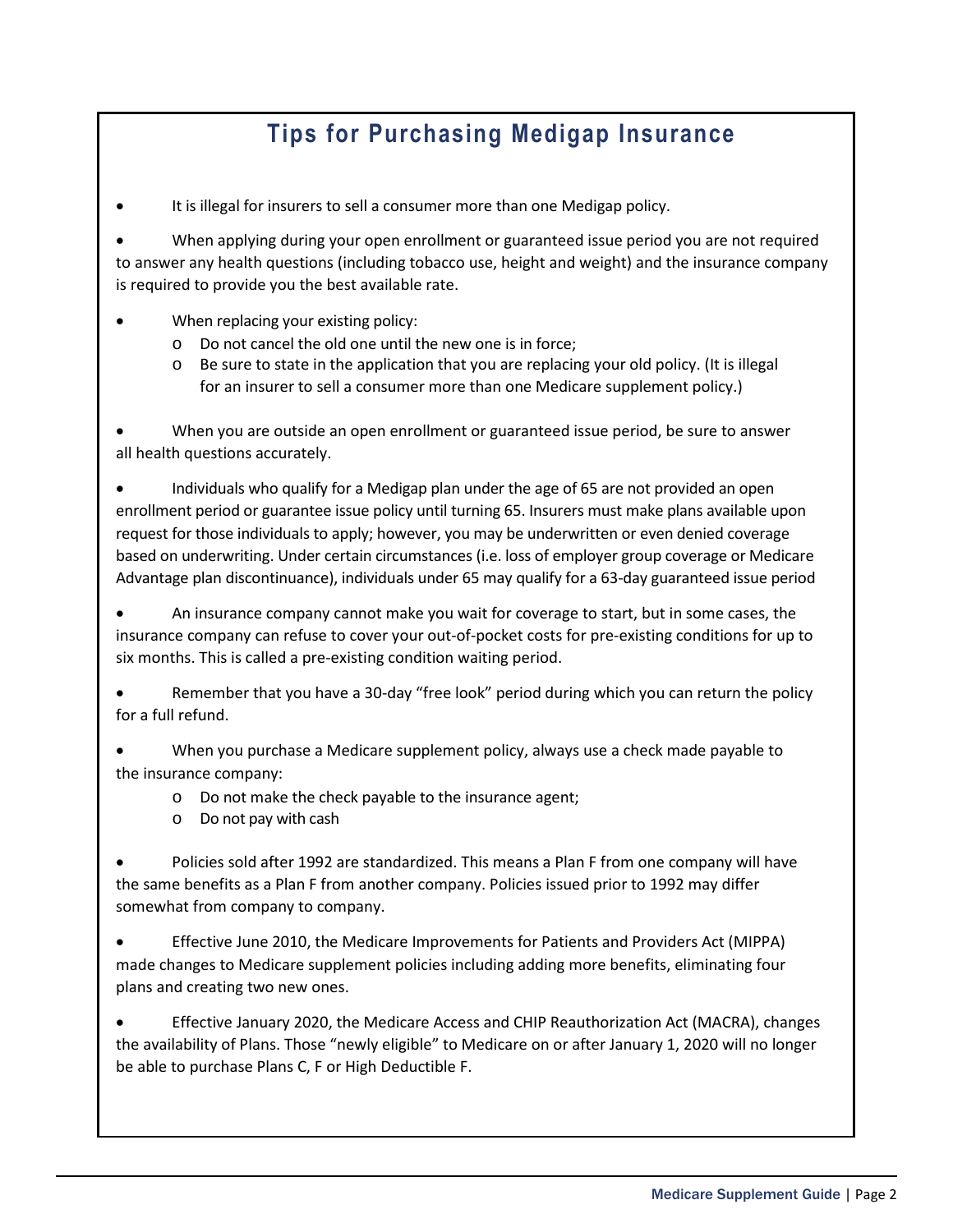# **Explanation of Medigap Benefits** *(in 2019)*

**Part A Inpatient Hospital Deductible:** This amount may change annually, but must be paid at the time of the first admission during a benefit period.

- \$1,364 deductible for each benefit period
- Days 1-60: \$0 coinsurance for each benefit period
- Days 61-90: \$341 coinsurance per day
- Days 91 and beyond: \$682 coinsurance per each "lifetime reserve day" (see "Some Terms to Know" on p. 8) after day 90 for each benefit period (up to 60 days over your lifetime)
- Days beyond lifetime reserve: All costs

**Part A Skilled Nursing Facility Coinsurance:** For the first 20 days \$0 for each benefit. During days 21-100, there is a \$170.50 coinsurance per day of each benefit period that must be paid by the patient. Beyond 100 days, all costs are paid by the patient.

**Part B:** The premium for most seniors is \$135.50 per month (or higher depending on your income). Some people who receive Social Security benefits will pay less than this amount (\$130 on average). The deductible is an annual payment that the patient must pay prior to receiving benefits offered by Part B. It is currently \$185. After your deductible is met, you typically pay 20% of the Medicareapproved amount for most doctor services.

**Foreign Travel Emergency:** This benefit pays for emergency care outside the United States beginning the first 60 days of each trip. There is a \$250 deductible, then the benefit pays 80 percent of the cost, up to \$50,000 in your lifetime.

**Part B Excess Charges:** This provides coverage for Part B excess charges when the physician fees are more than Medicare will pay. Physicians who accept assignment will not charge more.

**Prescription Drugs:** Standardized Medigap policies no longer provide coverage for prescription drugs.

# **Medicare Advantage Plans Available in Kentucky**

Medicare Advantage Plans are health plan options that are available through Part C of the Medicare program. If you join one of these plans, you generally obtain all of your Medicare-covered health care through that plan, rather than Medicare. This may include prescription drug coverage and other benefits not traditionally covered such as vision, dental, etc. Medicare Advantage Plans include Health Maintenance Organizations (HMO), Preferred Provider Organizations (PPO), Fee-for-Service (FFS) plans, Private Fee-for-Service (PFFS) plans, Medical Savings Account (MSA) plans or Medicare Special Needs Plans. These plans are regulated by the federal government.

When you join a Medicare Advantage Plan, you use your health insurance card as proof of insurance to obtain your health care benefits. You may have to see doctors who belong to the plan or go to certain hospitals to get services.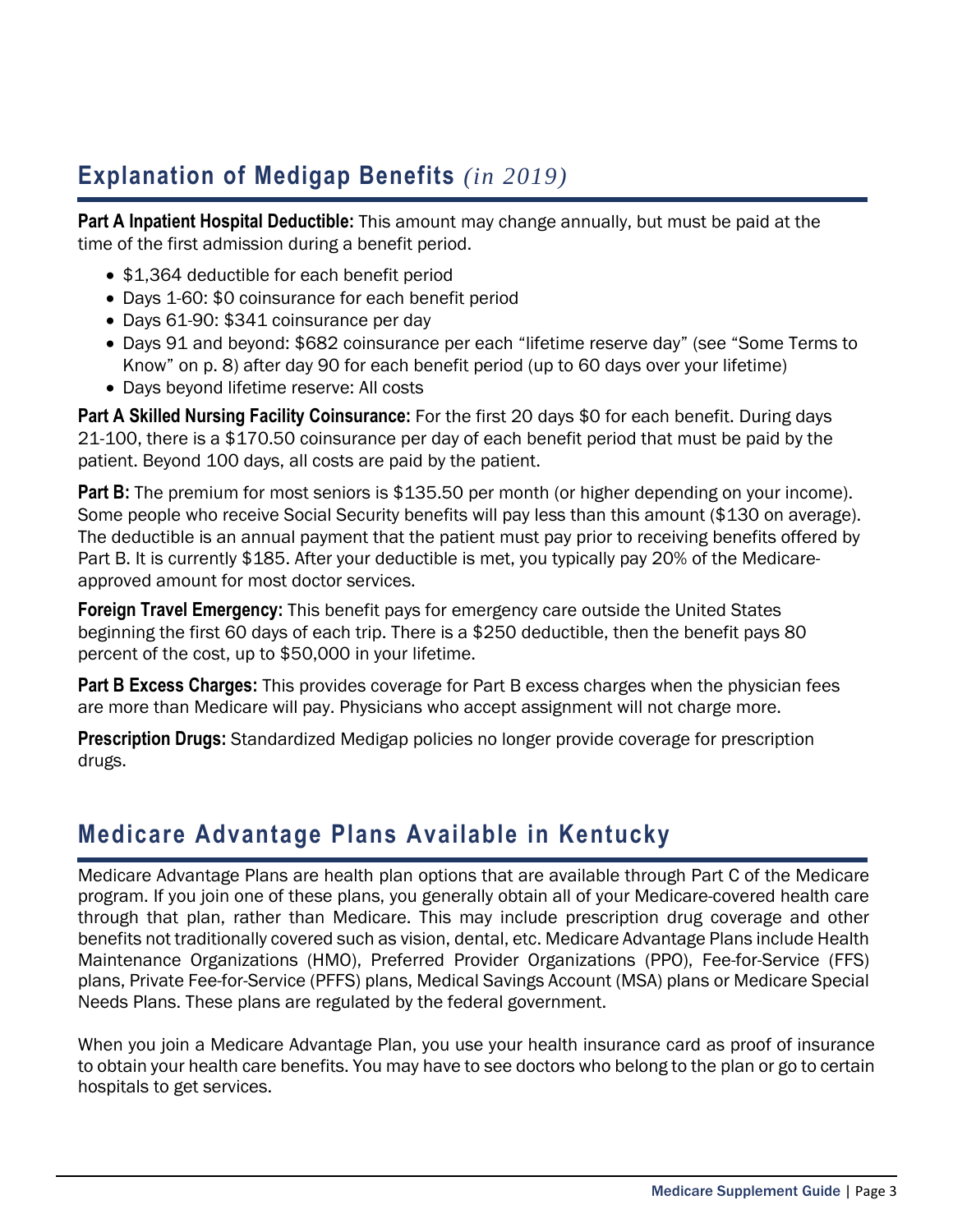To join a Medicare Advantage Plan, you must have Medicare Part A and Part B. You still will be required to pay your monthly Medicare Part B premium. You also might have to pay a monthly premium to your Medicare Advantage Plan.

There is an **annual open enrollment period** every year to enroll or change Medicare Advantage (Medicare Part C) and Prescription Drug (Medicare Part D) plans. This period is from October 15 to December 7 with coverage beginning on January 1.

If you join a Medicare Advantage Plan, you cannot use your Medigap policy. This means your Medigap policy won't pay any deductibles, co-insurance, or other cost-sharing under your Medicare Health Plan. Therefore, you may want to drop your Medigap policy if you join a Medicare Advantage Plan. However, you have a legal right to keep the Medigap policy.

For more updated information about Medicare Advantage plans and where these plans are offered, call 800-MEDICARE (800-633-4227) or go to the Medicare.gov website. (Look for the *Medicare & You* publication).

# **Medicare Prescription Drug Plans**

The Medicare Prescription Drug, Improvement, and Modernization Act of 2003 added a new prescription drug program to Medicare, which became available to Medicare beneficiaries in 2006. All people with Medicare are eligible to enroll in plans that cover prescription drugs.

You have a seven-month enrollment period in which to enroll in Medicare Part D, beginning three months prior to becoming eligible for Medicare. If you do not sign up when you are first eligible, you may pay a penalty if you sign up at a later date. In some situations, you can delay enrolling in Medicare Part D without having to pay a penalty. If you delay enrollment because you had prior creditable coverage and that plan terminates, then you would be permitted a special enrollment period. However, you should act promptly. An example of creditable coverage would be if you have group health coverage through your employer that provides prescription coverage as good as or better than Part D. A few other circumstances would also allow you to enroll outside the enrollment window, such as being covered by Medicaid, qualifying for extra help, or if you are in a nursing home.

Extra help is available for people with low incomes and limited assets. Most significantly, people with Medicare who have incomes and assets below a certain level may qualify. If you qualify, a portion or all of your Part D premiums will be paid for you. You may even qualify for a better benefit. Call your local Social Security Office or visit ssa.gov for more information.

There is an annual open enrollment period every year to enroll or change Medicare Advantage (Medicare Part C) and Prescription Drug (Medicare Part D) plans. This period is from October 15 to December 7 with coverage beginning on January 1.

## **Obtaining Prescription Drug Coverage**

In addition to enrolling in a Part D or Medicare Advantage plan, some people obtain prescription drug coverage through their employer or TRICARE, a program of the Department of Defense.

## **Formulary**

When choosing a Part D plan, it is important to make sure your prescription drugs are covered since not all drugs are covered by each plan. Each plan develops its own list of covered drugs, called a formulary, which must include more than one drug in each classification.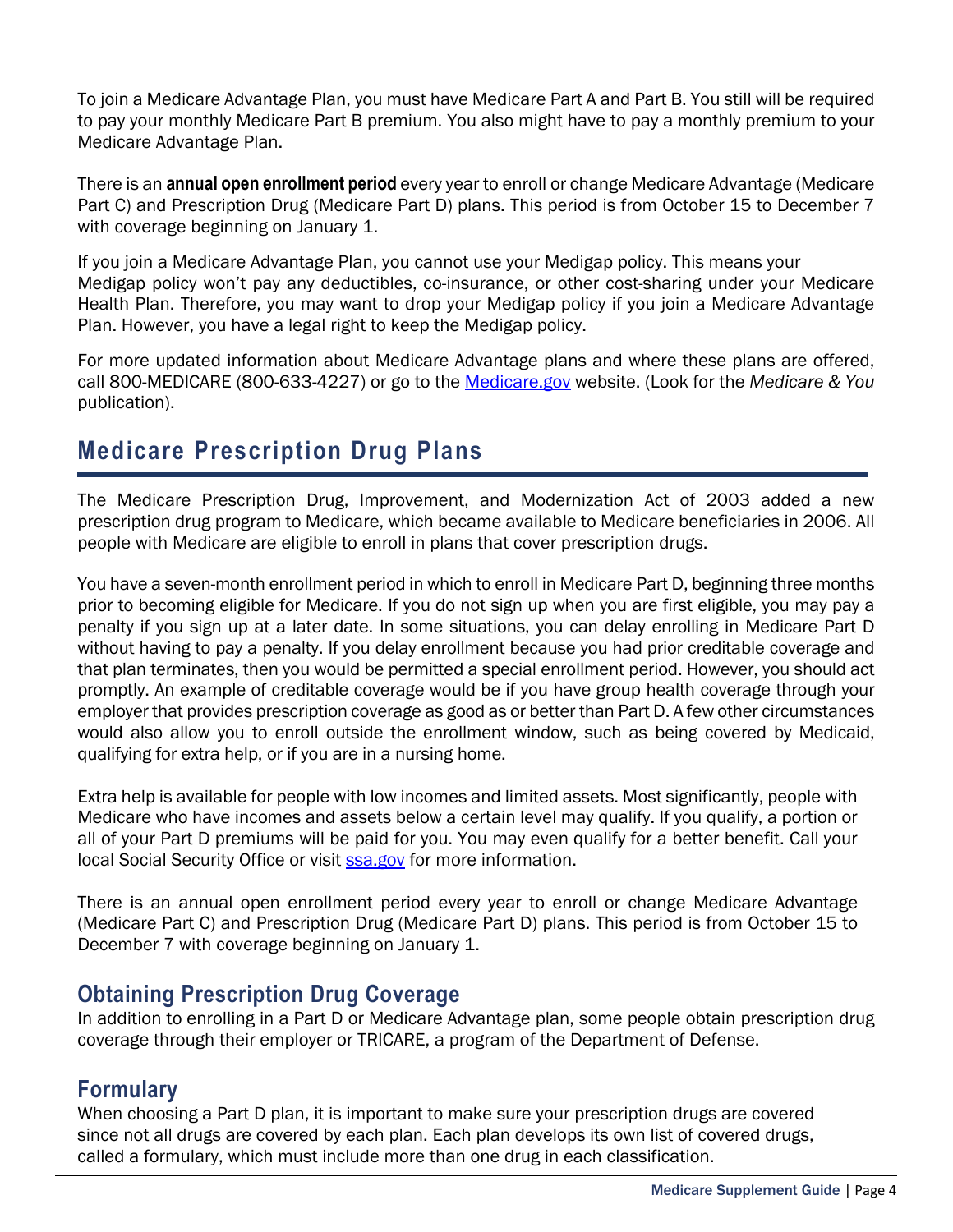# **Benefit Chart of Medicare Supplement Plans Sold on or after January 1, 2020**

This chart shows the benefits included in each of the standard Medicare supplement plans. Some plans may not be available. Every company must make Plan A and either Plan D or F available for those eligible for Medicare prior to January 1, 2020, and either Plan D or G available for those eligible for Medicare on or after January 1, 2020.

*Note: X means 100% of the benefit is paid.*

| <b>Plans Available to All Applicants</b>                                                                                                   |                    |              |                    |                |              |                                             | <b>Medicare first</b><br>eligible before<br><b>2010 only</b> |                                 |                    |                    |
|--------------------------------------------------------------------------------------------------------------------------------------------|--------------------|--------------|--------------------|----------------|--------------|---------------------------------------------|--------------------------------------------------------------|---------------------------------|--------------------|--------------------|
| <b>Benefits</b>                                                                                                                            | $\mathsf{A}$       | B            | D                  | G <sup>1</sup> | K            | L                                           | M                                                            | N                               | $\mathbf C$        | F <sub>1</sub>     |
| <b>Medicare Part A</b><br>coinsurance and<br>hospital coverage (up<br>to an additional 365<br>days after Medicare<br>benefits are used up) | $\pmb{\mathsf{X}}$ | X            | $\mathsf{X}$       | $\mathsf{x}$   | $\mathsf{x}$ | $\pmb{\mathsf{X}}$                          | $\pmb{\mathsf{X}}$                                           | X                               | $\pmb{\mathsf{X}}$ | $\pmb{\chi}$       |
| Medicare Part B<br>coinsurance or<br>copayment                                                                                             | X                  | X            | $\mathsf{x}$       | $\pmb{\chi}$   | 50%          | 75%                                         | X                                                            | $\mathsf{X}$<br>copays<br>apply | $\mathsf X$        | $\pmb{\mathsf{X}}$ |
| Blood (first three pints)                                                                                                                  | X                  | $\mathsf{X}$ | $\pmb{\mathsf{X}}$ | $\pmb{\chi}$   | 50%          | 75%                                         | X                                                            | X                               | $\mathsf{X}$       | $\mathsf{X}$       |
| Part A hospice care<br>coinsurance or comment                                                                                              | X                  | $\sf X$      | $\sf X$            | X              | 50%          | 75%                                         | X                                                            | X                               | $\mathsf{X}$       | $\mathsf{X}$       |
| <b>Skilled Nursing Facility</b>                                                                                                            |                    |              | $\mathsf{X}$       | $\mathsf{x}$   | 50%          | 75%                                         | X                                                            | X                               | $\mathsf X$        | $\mathsf{X}$       |
| Medicare Part A<br>deductible                                                                                                              |                    | X            | $\pmb{\mathsf{X}}$ | $\pmb{\chi}$   | 50%          | 75%                                         | 50%                                                          | X                               | $\mathsf{X}$       | $\mathsf{X}$       |
| Medicare Part B<br>deductible                                                                                                              |                    |              |                    |                |              |                                             |                                                              |                                 | $\pmb{\mathsf{X}}$ | $\pmb{\mathsf{X}}$ |
| Medicare Part B excess<br>charges                                                                                                          |                    |              |                    | $\pmb{\chi}$   |              |                                             |                                                              |                                 |                    | $\mathsf{X}$       |
| Foreign Travel Emergency<br>(up to plan limits)                                                                                            |                    |              | $\pmb{\mathsf{X}}$ | $\pmb{\chi}$   |              |                                             | X                                                            | X                               | $\pmb{\mathsf{X}}$ | $\pmb{\mathsf{X}}$ |
| Out-of-pocket limit in<br>$[2019]$ <sub>2</sub>                                                                                            |                    |              |                    |                |              | [\$5240] <sup>2</sup> [\$2620] <sup>2</sup> |                                                              |                                 |                    |                    |

\*Plans F and G also have a high-deductible option which requires first paying a plan deductible of [\$2240] before the plan begins to pay. Once the plan deductible is met, the plan pays 100% of covered services for the rest of the calendar year. High deductible plan G does not cover the Medicare Part B deductible. However, high, deductible plans F and G count your payment of the Medicare Part B deductible toward meeting the plan deductible.

Plans K and L pay 100% of covered services for the rest of the calendar year once you meet the out-of-pocket yearly limit.

Plan N pays 100% of the Part B coinsurance, except for a co-payment of up to \$20 for some office visits and up to a \$50 copayment for emergency room visits that do not result in an inpatient admission.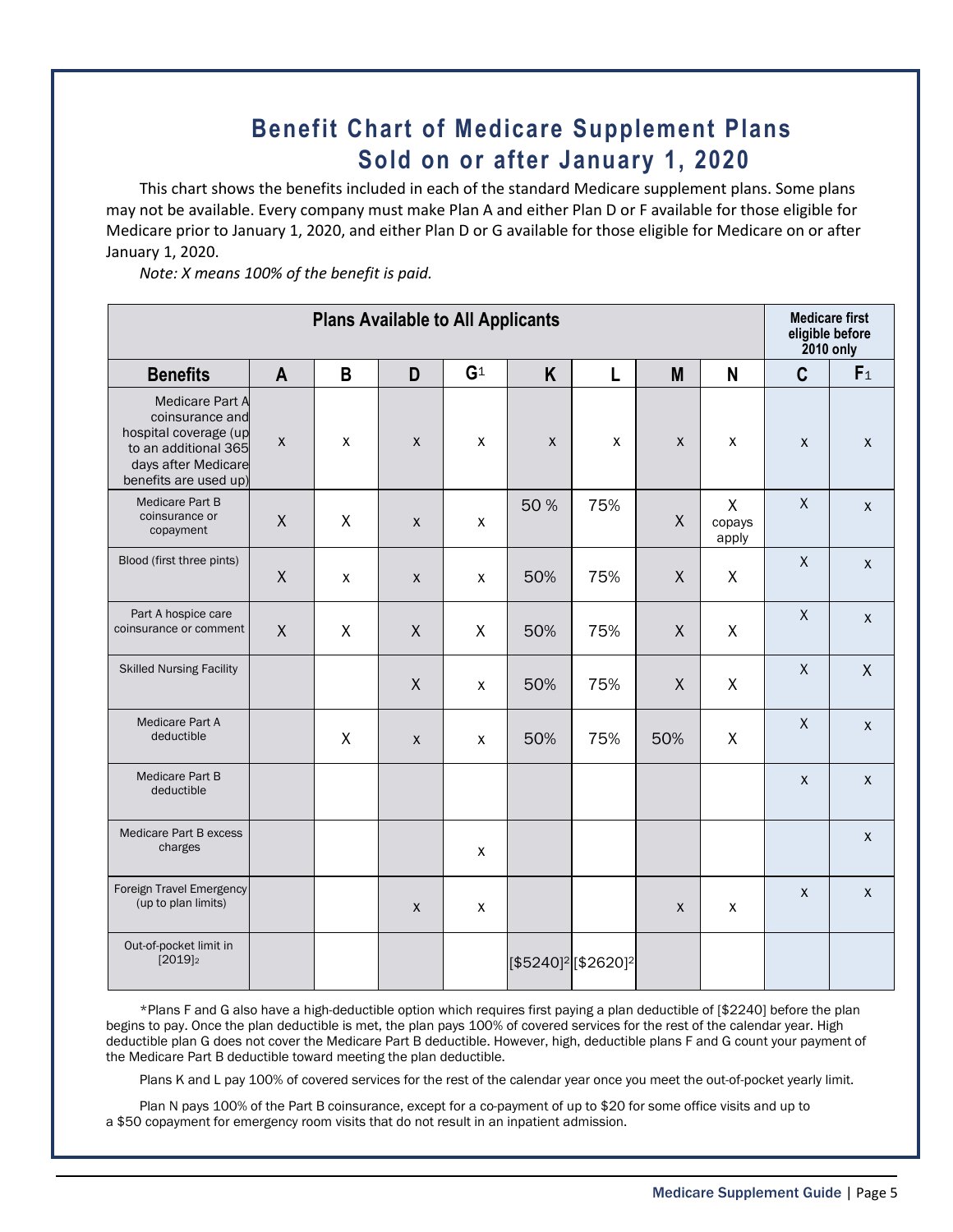#### **Q: What is Medigap insurance?**

A: Medigap insurance is sold by private insurance companies to help fill the gaps in Medicare coverage. Medicare is provided by the federal government. All of the information in this guide relates to the supplemental policies sold by private insurance companies.

#### **Q: What do Medigap Plans cover?**

A: Medigap policies pay most, if not all, Medicare coinsurance amounts, and may provide coverage for Medicare's deductibles. Some plans pay for services not covered by Medicare such as emergency medical care while traveling outside the United States and health care provider charges that are in excess of Medicare's approved amount.

An important point to remember: providers (physicians, medical suppliers) may not always file claims on Medicare supplement insurance. It is your responsibility to make sure the claims are filed.

#### **Q: What is Medicare SELECT?**

A: Medicare SELECT is one type of Medigap plan that requires the use of a network of participating providers to receive full benefits; except in certain situations. These Plans must meet the same requirements as the standardized plans; however, they often have cheaper premiums because of the restricted network provisions.

#### **Q: How can I obtain information about where Medicare Advantage and Prescription Drug plans are offered?**

A: Go to Medicare.gov for more information about this plan or call 800-MEDICARE (800-633-4227). Or you can contact the State Health Insurance Assistance Program (SHIP) at 877-293-7447.

#### **Q: What do you think of Medicare Advantage plans? Should I enroll in one?**

A: This department cannot offer opinions or rate HMOs or insurance companies. Consider your needs and what's best for your health when making this decision. Medicare Advantage plans are regulated by the Centers for Medicare and Medicaid Services (CMS). Medicare Advantage plans typically offer HMO, PPO, FFS or PFFS plans

#### **Q: Which Medigap policy is best? Do you rate them?**

A: By law, the Kentucky Department of Insurance cannot rate policies. However, A.M. Best Company does provide financial rating information. The A.M. Best ratings are found at many public libraries and may be accessible by your insurance agent. You can do a rating search through its website, ambest.com.

#### **Q: Why are my choices limited to specific companies and certain plans?**

A: Private insurance companies have made business decisions regarding where to offer coverage. These areas of coverage are decided by county or ZIP code. Regarding the choice of plans, insurers must offer Plan A. If a company offers more than Plan A, it must also offer at least Plan C or Plan F for those eligible for Medicare prior to January 1, 2020, and at least Plan D or G for those eligible for Medicare after January 1, 2020.

#### **Q: What is the TRICARE for Life program for military retirees?**

A: TRICARE for Life is a program for Medicare-eligible, uniformed services beneficiaries age 65 and older, that acts as a second payer to Medicare. Eligible individuals must be enrolled in Medicare Part A and Part B and have a current U.S. Uniformed Services ID card. The program has no annual premium and pays all Medicare co-payments and deductibles. In addition, the TRICARE Senior Pharmacy program provides coverage not available under Medicare. For more detailed information call toll-free 888-DOD-LIFE (888-363-5433) or the regional number 866-773-0404 or visit www. tricare.osd.mil/tfl/.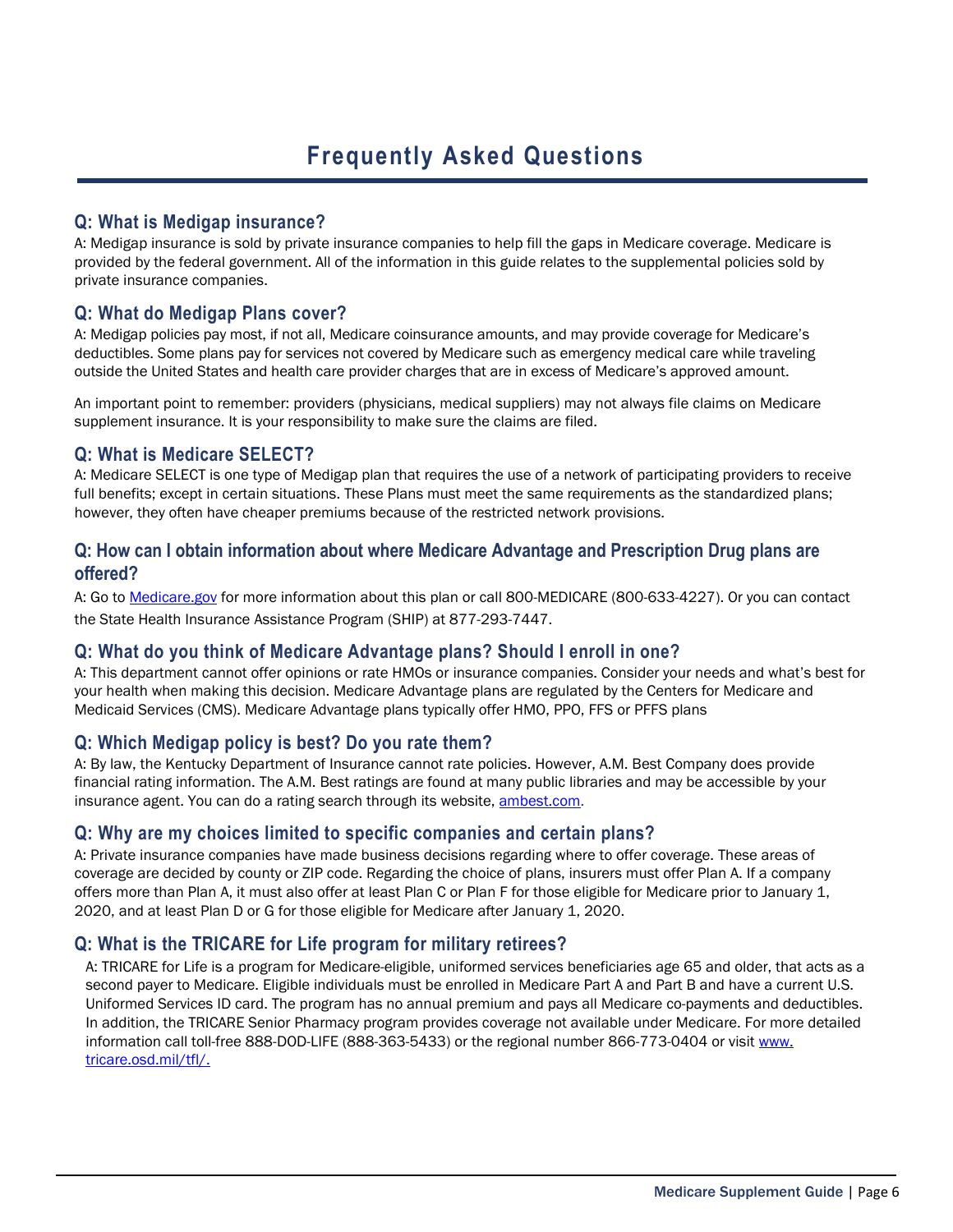## **Terms to Know**

Cost Sharing – This indicates what portion of the charge is covered by Medicare, a Medigap plan or the amount paid by the consumer.

Formulary – This is a list of certain kinds of prescription drugs that a Medicare drug plan will cover, subject to limits and conditions.

Guaranteed Issue Rights – These are rights you have in certain situations when insurance companies must offer you certain Medigap policies. In these situations, an insurance company must sell you a Medigap policy, cover all pre-existing health conditions and provide the best available rate.

Lifetime reserve days – These are additional days that Medicare will pay for when you're in a hospital for more than 90 days. You have a total of 60 reserve days that can be used during your lifetime. For each lifetime reserve day, Medicare pays all covered costs except for a daily coinsurance.

Medicare – This is a federal insurance program for people aged 65 and older, certain disabled people under 65, and certain people with permanent kidney failure.

Medicare Advantage – These plans receive a prepaid monthly sum from the federal government to provide care. The benefits include services available under Medicare. The insurance company or HMO will provide all your benefits instead of Medicare. Medicare Advantage typically offers an HMO, PPO or FFS/PFFS plan. These plans are regulated by the Centers for Medicare and Medicaid Services (CMS), not the Kentucky Department of Insurance.

Medicare Health Maintenance Organization

(HMO) – In a Medicare HMO plan, you receive benefits from an insurance company, not from Medicare. These plans do not provide standardized Medigap coverage. Enrollees must use a restricted provider network within the health plan. Many of these plans provide additional benefits such as prescription drugs, vision, dental and hearing care.

Medicare Preferred Provider Organization (PPO) –

Medicare Advantage plan choices have expanded to include regional PPO plans. Regional PPOs offer more choices for Medicare health coverage. PPOs can help you save money by choosing from doctors and providers on a plan's "preferred" list, but usually, don't require you to get a referral.

Medicare Fee-for-Service (FFS)/Private Fee-for-Service (PFFS) – These are health care plans offered by private insurance companies. The insurance company, rather than the Medicare program, decides how much it pays and how much you pay for services. These plans typically do not restrict you to a provider network.

Medigap Insurance – This is also known as Medicare supplement insurance. This insurance pays for coverage not provided by Medicare. Medigap insurance is not a duplication of Medicare and may pay part of the deductibles, coinsurance, services, and expenses not covered by Medicare.

Medicare SELECT – These are standardized Medigap plans with restricted provider networks. You must go to a participating provider network to receive full benefits, except in certain situations.

Open Enrollment – This is a six-month period beginning on the first day of the month in which you both 65 or older and enrolled in Medicare Part B. If you are covered by your employer's health coverage and turn 65, your enrollment in Medicare Part B can be delayed until you retire. Keep in mind that if you are covered by a small employer group of fewer than 20 employees, Medicare is primary and would pay benefits before your employer plan would. If you have a small group employer plan be sure that it will cover what Medicare would have covered if you do not enroll in Part B.

Guaranteed Renewable - All standard Medigap policies are guaranteed renewable. This means the insurance company cannot refuse to renew your policy unless you do not pay the premiums or you made material misrepresentations on your application.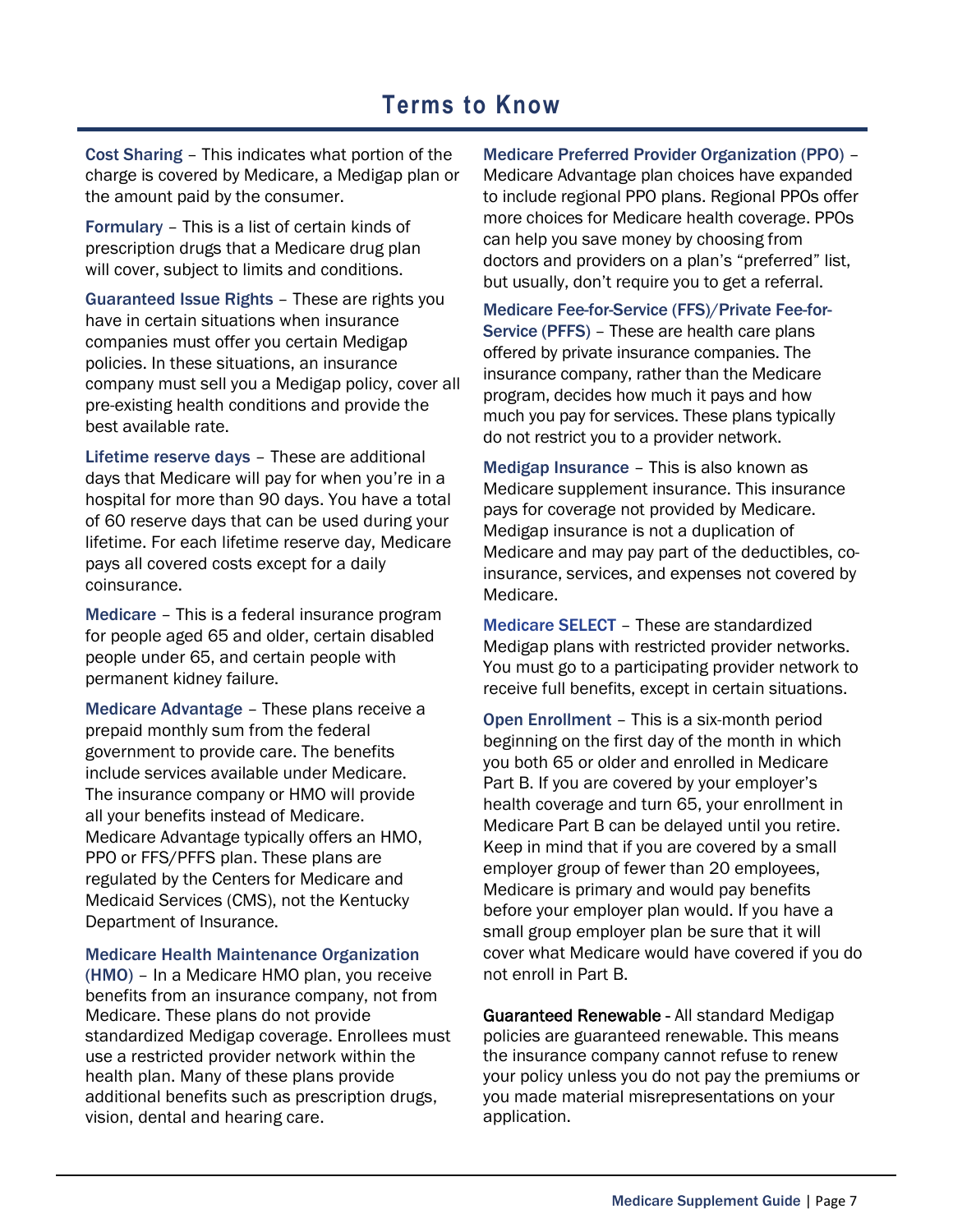# **Choosing Your Plan**

Now that you have a list of available companies and plans they offer, you can use the following pages to assist in narrowing down your choices. What plan(s) am I interested in? (Mark all that apply)

| Plan A $-$ Plan B $-$            | Plan $C -$          | Plan D |
|----------------------------------|---------------------|--------|
| Plan F $\overline{\star}$ Plan G | Plan K $^{\square}$ | Plan L |
| High deductible F                | Plan M              | Plan N |
| High deductible $G \Box$         |                     |        |

\*Plans C, F and High Deductible F are only available to those eligible for Medicare prior to January 1, 2020.

To assist you in selecting the plan most suitable for your situation, refer to the chart of standardized Medigap plans (page 6) in this book.

## **What rating method does each company use?**

Companies have three different ways of determining a price for your policy based on age. Community Rating: The premium is the same for all customers who buy this policy, regardless

of age. A few companies offer discounts if you apply within the first few years after turning age 65.

**Issue age:** Premiums are calculated based on your age at the time of purchase. Premiums may increase because of health care inflation or claims experience, but not because you get older.

Attained age: Your initial premium is based on your age at the time of purchase. However, as you get older, your premiums will automatically increase.

Remember, any of these methods will cause rates to rise over time due to health care inflation and claims experience. Rates may also vary by gender, location, and smoking status. Increases must be approved by the Department of Insurance, with the exception of an automatic age-related rate increase in attained page policies.

| My preference: | Community | <b>Issue</b> | Attained □ |
|----------------|-----------|--------------|------------|
|                |           |              |            |

## **Which companies offer discounts?**

Companies may offer discounts for nonsmokers (outside of an open enrollment or guaranteed issue period), members of military groups, automatic bank draft, or electronic fund transfer (EFT) payments, etc. Be sure to factor in those that apply to your situation.

Discounts I would qualify for: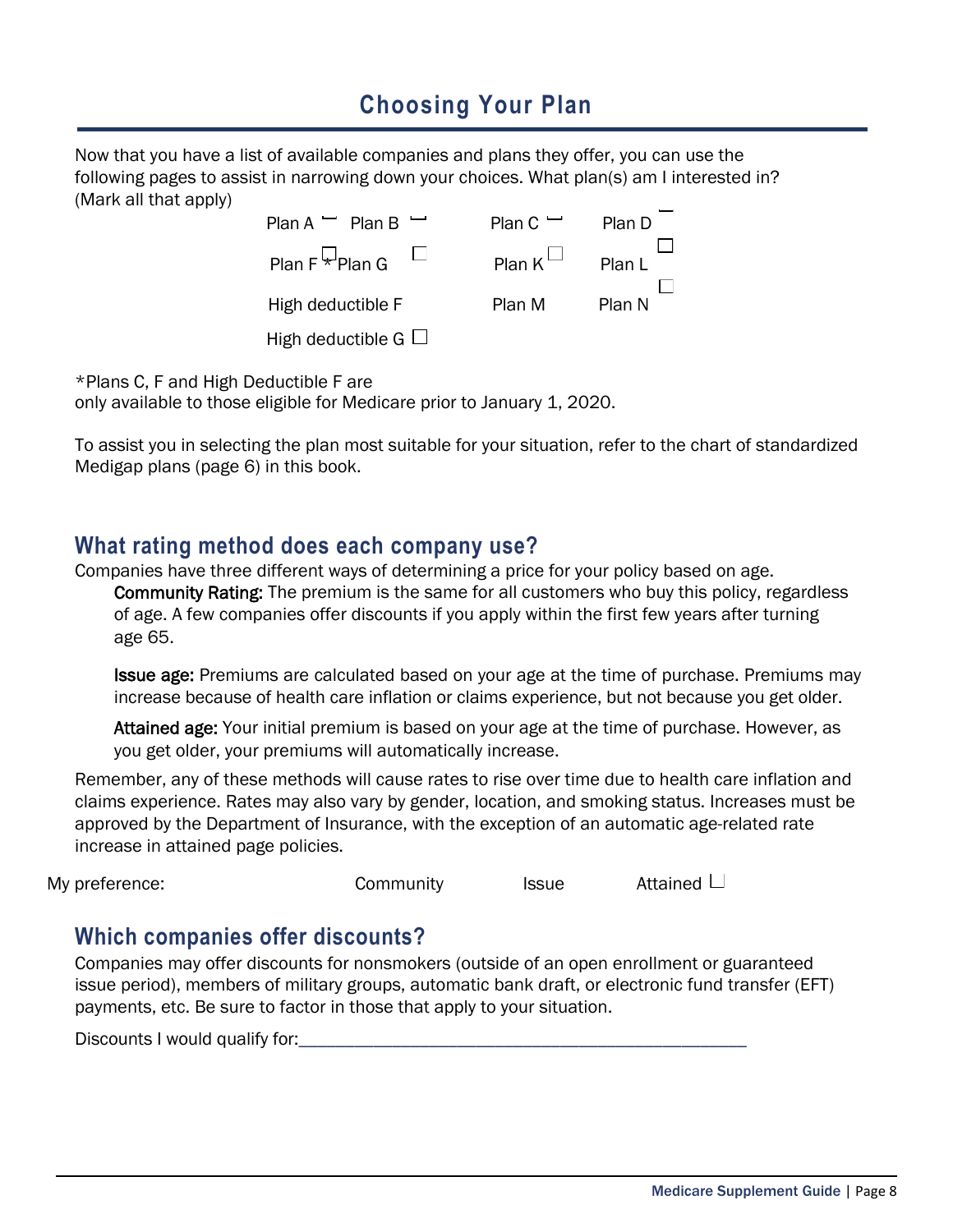## **Is the policy guaranteed issue or underwritten?**

If a policy is guaranteed issue, this means you cannot be turned down. Underwritten means a company will consider your medical history in determining whether to issue a policy to you. The separate Medicare guide, Choosing a Medigap Policy: A Guide to Health Insurance for People with Medicare, provides more details about the guaranteed issue.

My preference: Guaranteed issue Underwritten  $\Box$ 

### **What is the company's marketing approach?**

Some companies sell directly to the consumer, while other companies sell through a network of agents. In most cases, you will want to contact the company for more information.

My preference:  $\Box$  Direct Agent  $\Box$ 

## **What about pre-existing condition exclusion?**

Review the Medicare material to see if this applies to you.

Will this affect my decision?  $Yes$  No  $\Box$ 

People under age 64 may be eligible for Medigap insurance due to a disability or other conditions; however, the plans may be subject to underwriting.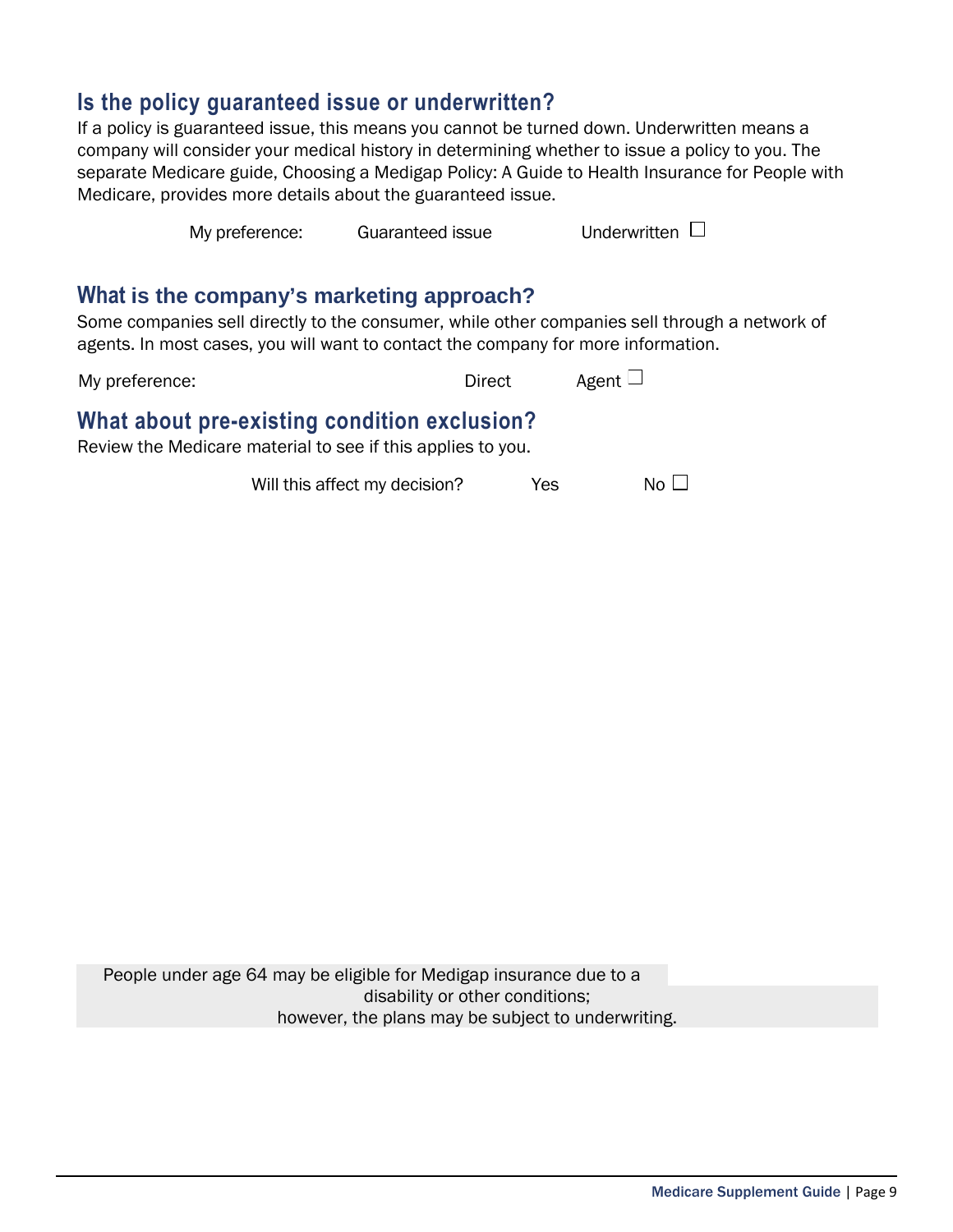#### **Companies Currently Marketing Medicare Supplement Plans in Kentucky**

**Aetna Health and Life Insurance Company** (78700): Plans A, B, F, HdF, G, N American Automobile Association (AAA) Plans, A, B, F, G, N 844-765-3428; www.aetnamedicare.com

**American Fidelity Assurance Company** (60410): Plans A, F, G, N 877-312-1214

**American National Life Insurance Company of Texas** (71773): Plans A, F, HdF, G, N 888-290-1085; www.americannational.com

**American Retirement Life Insurance Company** (88366): Plans A, F, HdF, G, N 866-459-4272; https://www.cigna.com/

**Americo Financial Life and Annuity Insurance Company** (61999): Plans A, F, G, N 800-231-0801; www.americo.com

**Anthem Health Plans of Kentucky** (95120): Plans A, F, Innovative F, G, N; Select Plans F, Innovative F, G, N 855-306-4542; www.anthem.com

**Assured Life Association** (56499): Plans A, F, G, N; 877-223-3666; www.assuredlife.org

**Atlantic Coast Life Insurance Company** (61115): Plans A, C, G, N 844-442-3847; https://aclico.com/

**Bankers Fidelity Life Insurance Company** (61239): Plans A, F, HdF, G, K, N 866-458-7505; https://bankersfidelity.com/

**Bankers Fidelity Assurance Company** (71919): Plans A, F, G, HdF, N 404-266-5730 or toll-free 866-458-7500; https://bankersfidelity.com/

**The Capitol Life Insurance Company** (61581): Plans A, F, G, N 866-237-3010; www.capitollife.com/

**Cigna Health & Life Insurance Company** (67369)**:** Plans A, F, G, HdF, N 866-459-4272; https://www.cigna.com/

**Colonial Penn Life Insurance Company** (62065): Plans A, B, D, F, G, HdF, K, L, M, N 800-800-2254; www.bankers.com/products/medicare-supplement-insurance/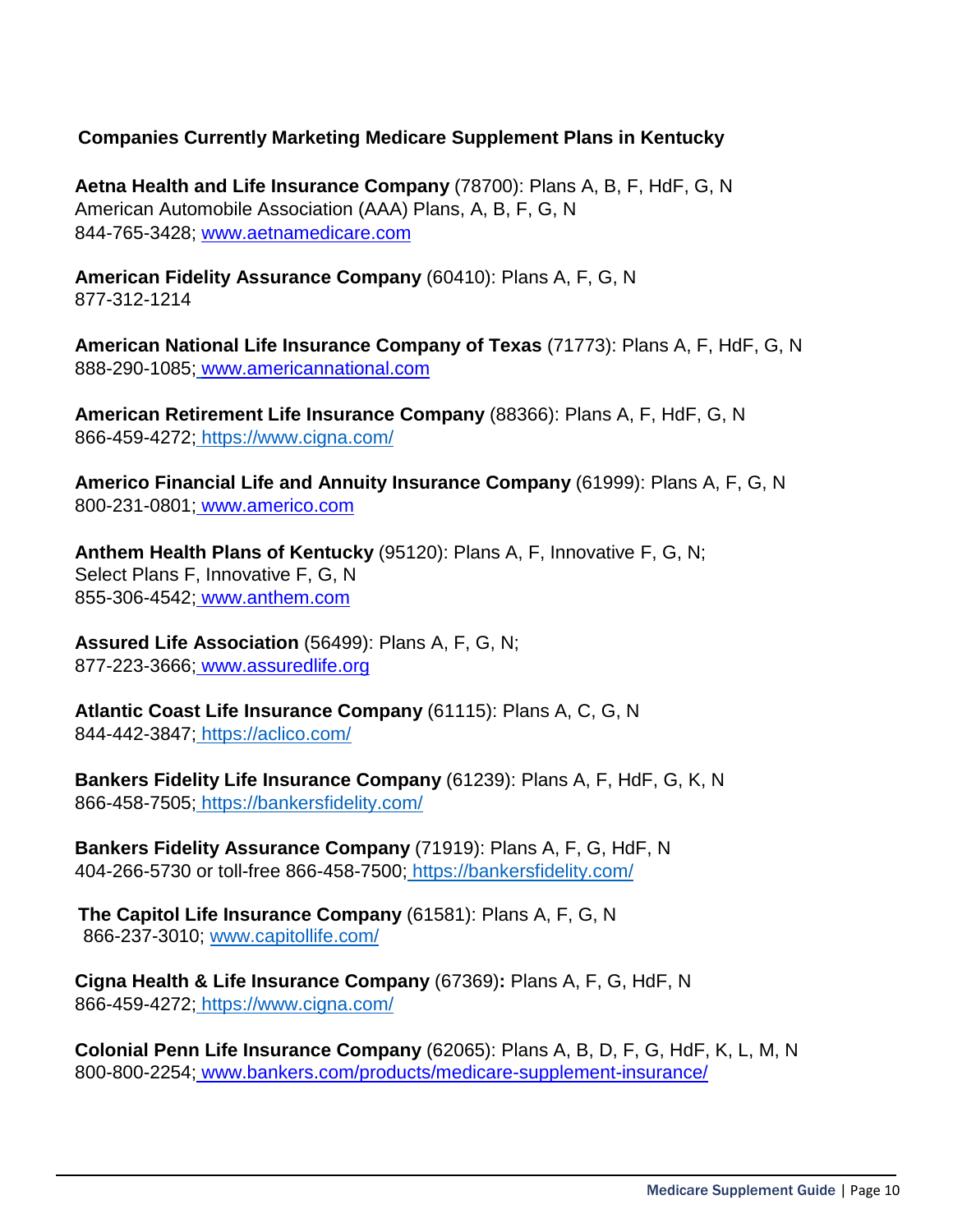**Combined Insurance Company of America** (62146): Plans A, F, G, N

855-278-9329; http://stage-combined.combinedinsaccess.com/us-en/Individuals--Families/Our-Products/Medicare-Supplement---2.aspx

**CompBenefits Insurance Company** (60984): Plans A, F, G, HdG, N 800-356-5306; https://www.americanbenefitllc.com/

**Companion Life Insurance Company** (77828): Plans A, F, G 888-220-0466

**Coventry Health and Life Insurance Company** (81973): Plans A, B, F, G, N 800-431-1211

**CSI Life Insurance Company** (82880): Plans A, F, G, N 866-644-3988; www.csi-omaha.com

**Equitable National Life Insurance Company, Inc.** (91785): Plans A, F, G, N 888-352-5170

**Erie Family Life Insurance Company** (70769): Plans A, F, G, N 855-774-4494

**Everest Reinsurance Company (26921)**: Plans A, C, D, F, G, N 844-301-0395; www.everestre.com

**First Health Life and Health (90328):** Plans A, B, F, G, N 800-264-4000; www.aetnaseniorproducts.com; and www.aetna.com

**Forethought Life Insurance Company** (91642): Plans A, C, F, G, N 317-223-2700

**Garden State Life Insurance Company** (63657): Plans A, F, G, HdG, M, N 888-350-1488

**GCU** (56693): Plans A, F, G, N 866-937-5828

**Global Life & Accident Insurance Company** (91472): Plans A, B, C, F, HdF, G, N 888-678-3403; www.globecaremedsupp.com

**GPM Health and Life Insurance Company** (67059): Plans A, F, G, N 866-242-7573; www.gpmhealthandlife.com

**Great Southern Life Insurance Company** (90212): Plans A, F, HdF, G, N 800-231-0801; https://americo.com/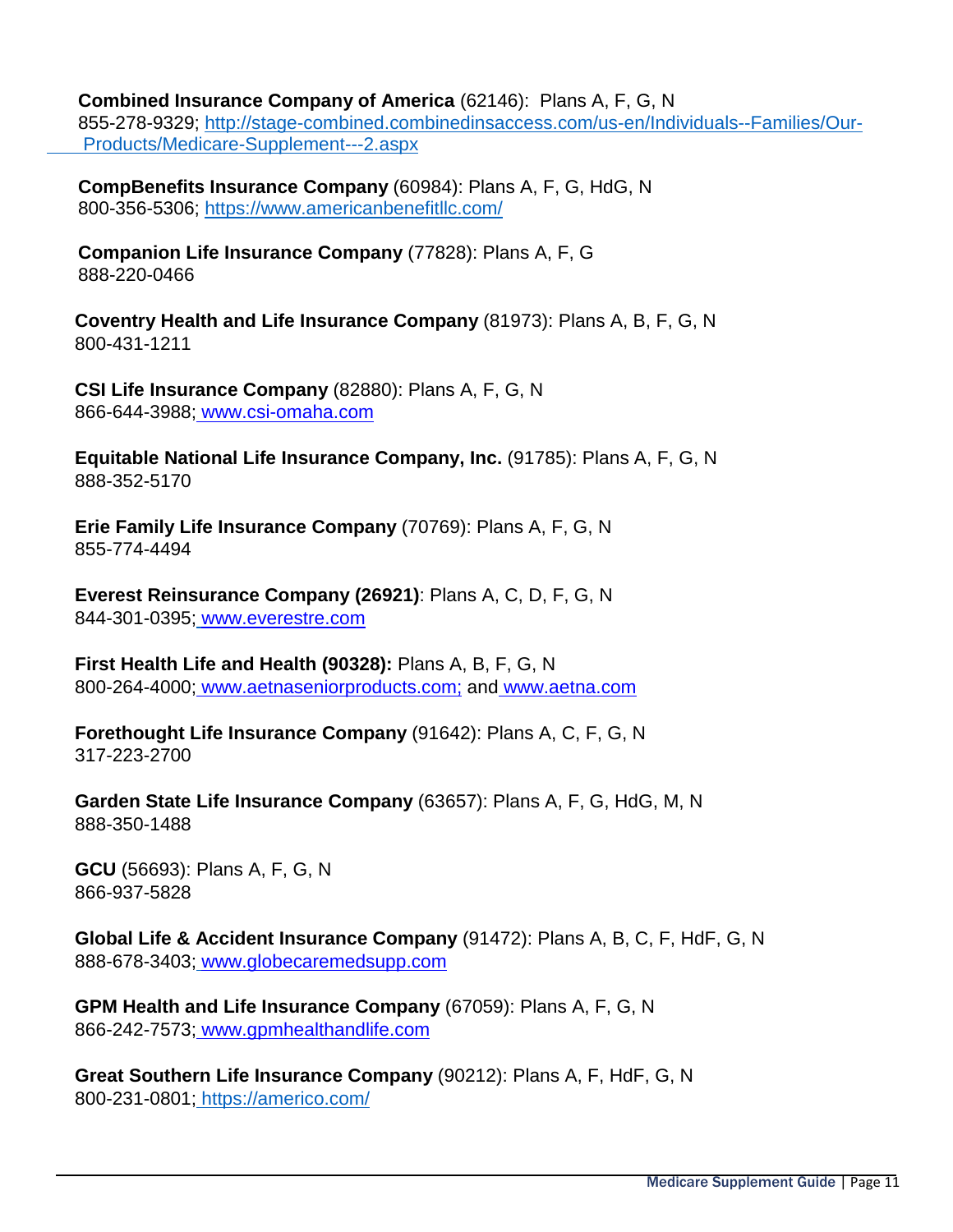**Guarantee Trust Life Insurance Company** (64211): Plans A, C, F, G, N 800-338-7452; www.gtlic.com

**Heartland National Life Insurance Company** (66214): Plans A, C, G, N 877-431-7371

**Humana Health Plan, Inc.** (95889): Plans A, F, G, HdG, N Enrollment: 888-310-8482; Current Member and Customer Service: 800-866-0581 https://www.humana.com/medicare/products/supplement/

**Individual Assurance Company Life, Health & Accident** (81779): Plans A, F, G, N 888-524-3629**;** www.iaclife.com

**Liberty Bankers Life Insurance Company** (68543): Plans A, F, G, N 844-770-2400; www.libertybankerslife.com

**Loyal American Life Insurance Company** (65722): Plans A, B, C, D, F, G, N 866-459-4272; www.cigna.com

**Lumico Life Insurance Company** (73504): Plans A, F, G, N 833-866-9741; www.lumico.com

**Madison National Life Insurance Company** (65781): Plans A, B, F, G, K, N 800-356-9601; www.madisonlife.com

**The Manhattan Life Insurance Company** (65870): Plans A, C, F, G, N 800-877-7703; www.familylifeins.com

**Medico Life and Health Insurance Company** (65641): Plans A, F, G, HdF, N 800-547-2401, Option 3; www.gomedico.com

**Nassau Life Insurance Company of Kansas** (68284): Plans A, F, G, N 800-420-5382; www.nsre.com

**National Guardian Life Insurance Company** (66583): Plans A, F, G, N 877-888-1511; www.nglic.com

**National Health Insurance Company** (82538): Plans A, F, G, HdF, N 866-916-8816; www.ngah-ngic.com

**Order of United Commercial Travelers of America** (56383): Plans A, B, C, D, F, G, N 800-848-0123;

**Pan-American Life Insurance Company** (67539): Plans A, F, G, N 855-777-0400; www.palig.com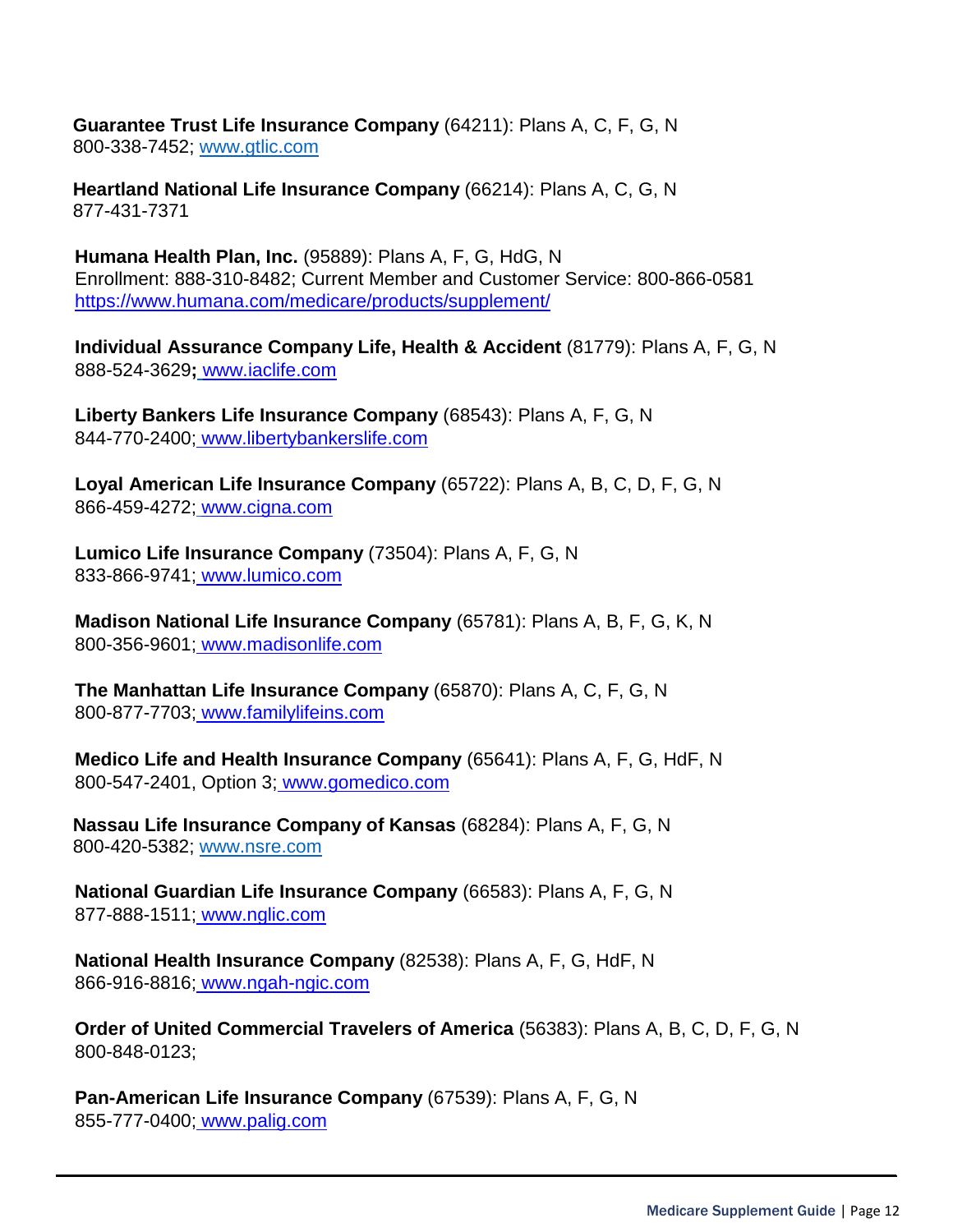### **Pekin Life Insurance Company** (67628): Plans A, F, G, N

800-322-0160; www.pekininsurance.com/medicaresupplement

**Philadelphia American Life Insurance Company** (67784): Plans A, F, G, HdF, N 800-552-7879; www.neweralife.com

**Physicians Mutual Insurance Company** (80578): Plans A, D, F, G, HdF, N; Innovative Benefit Rider Plan HdF 800-228-9100; www.physiciansmutual.com

**Puritan Life Insurance Company** (71390): Plans A, F, G, N 855-323-8914; https://puritanlifeinsurance.com/

**Renaissance Life & Health Insurance Company of America** (61700): Plans A, F, G, N 844-202-4150; www.renaissancefamily.com/medsup

**Reserve National Insurance Company** (68462): Plans A, C, F, HdF, G, N 800-654-9106; www.reservenational.com

**S. USA Life Insurance Company, Inc.** (60183): Plans A, F, G 877-990-7225: https://www.prosperitylife.com/

**Sentinel Security Life Insurance Company** (68802): Plans A, F, G, N 800-247-1423; www.sslco.com

**Southern Guaranty Insurance Company** (19178): Plans A, F, G, N 833-552-0828; www.sginsco.com

**Shenandoah Life Insurance Company** (68845): Plans A, F, G, N 855-406-9085

**Standard Life and Casualty Insurance Company** (71706): Plans A, F, G, N 855-406-9081; www.slacins.com

**Standard Security Life Insurance Company of New York** (69078): Plans A, B, F, G, K, N 212-355-4141

**State Farm Mutual Automobile Insurance Company** (25178): Plans A, C, D, F, G, N 866-855-1212; www.statefarm.com

**State Mutual Insurance Company** (69132): Plans A, B, C, D, F, G, HdF, M, N 844-212-0475; www.statemutualinsurance.com

**Thrivent Financial for Lutherans** (56014): Plans A, F, G, N 800-847-4836; www.thrivent.com